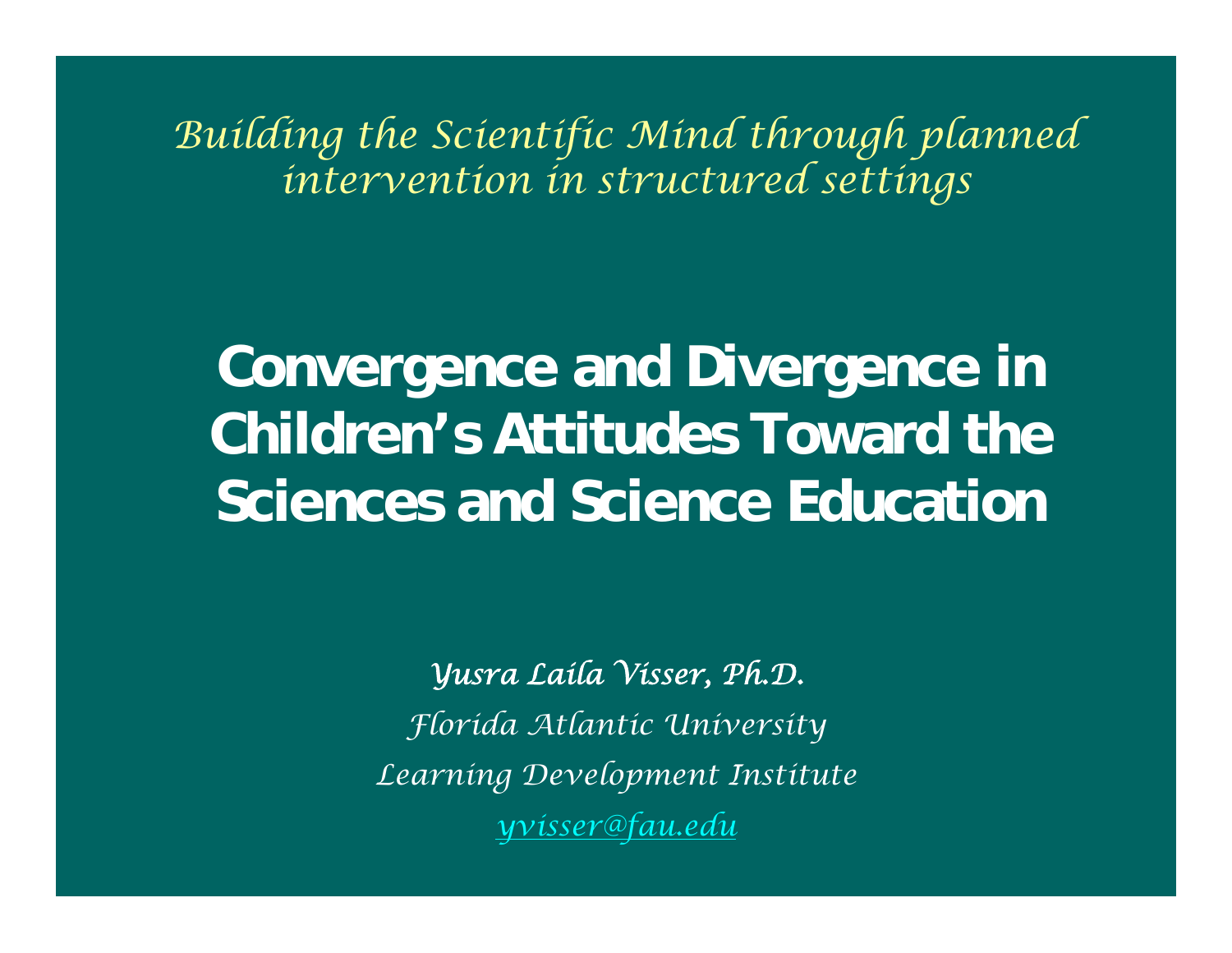#### *Connection to BtSM Aims*

- 1. Determine the conditions that foster development of the scientific mind: formal settings
- 2. Establish practical ways to improve and complement existing efforts to develop the scientific mind
- 3. Break open the too narrowly defined research agendas and practices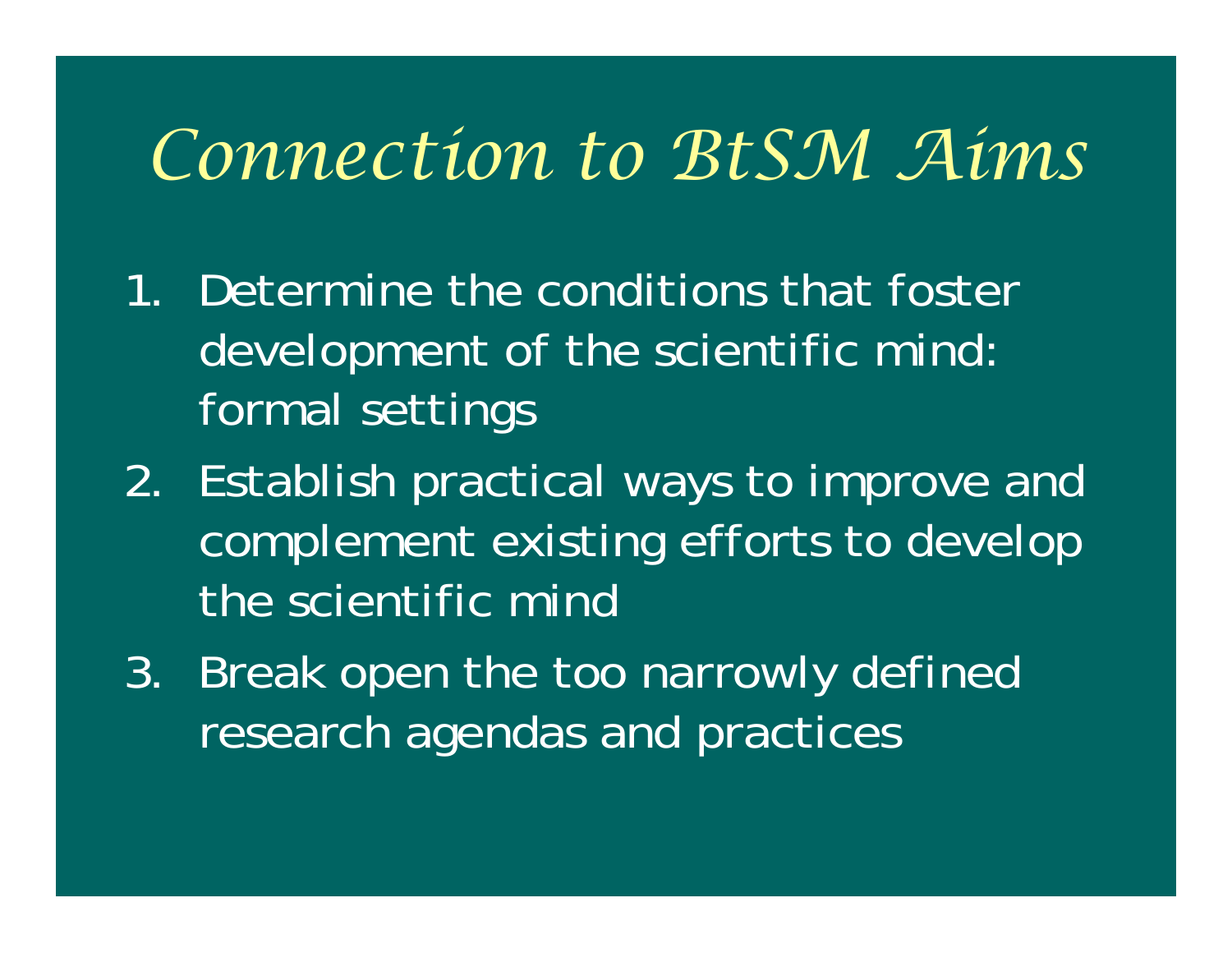## *Science and the economy*

- In the UK, there will be a 12% increase in demand for Science professionals from 1996-2006
- •Number of scientists per million of populace (1993):

| Japan         | 3500 |
|---------------|------|
| <b>USA</b>    | 2700 |
| Europe        | 1600 |
| Latin America | 209  |
| Asia          | 99   |
| Africa        | 53   |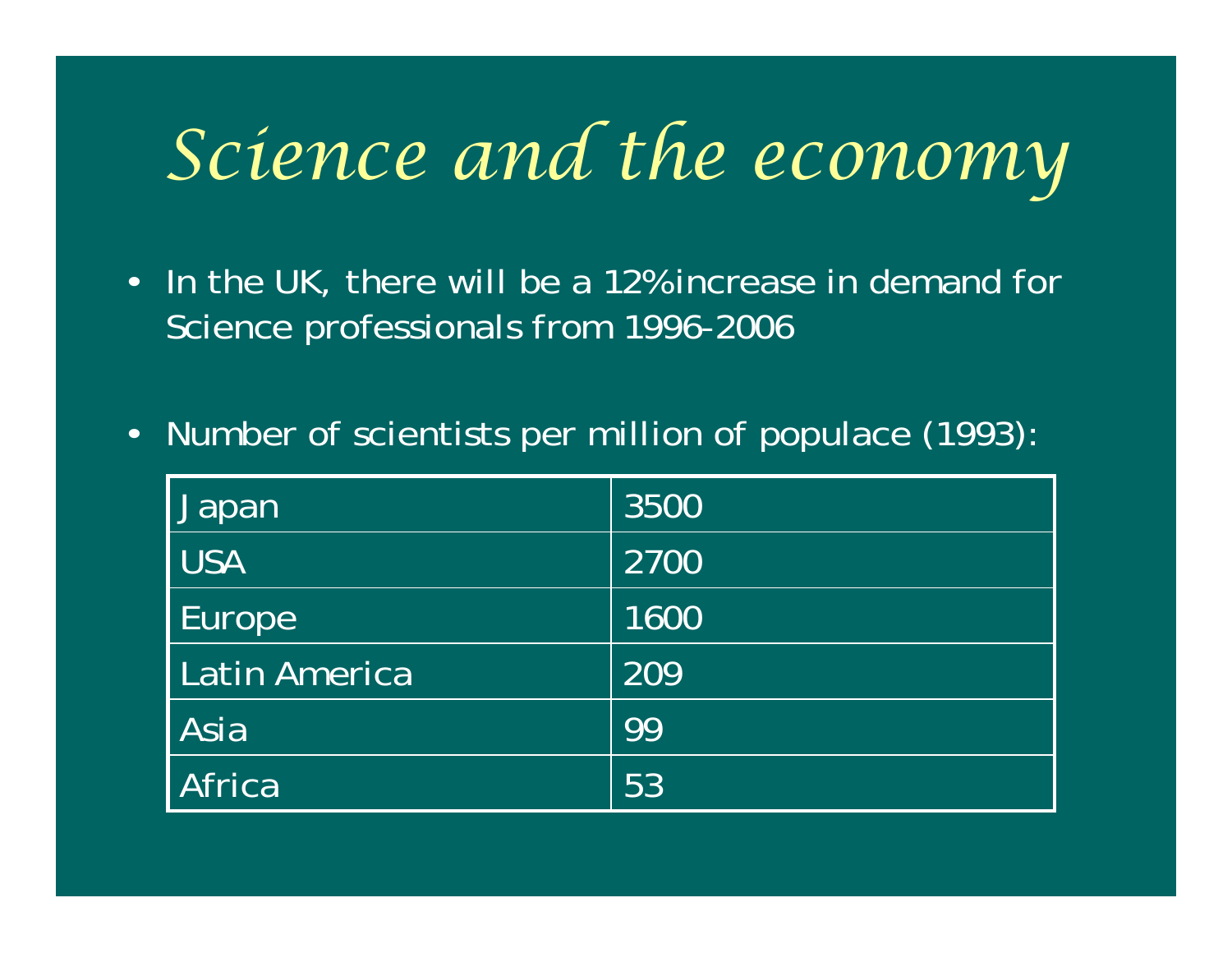*Attitudes*

- • Express our *evaluation* of something or someone
	- evaluative consistency
	- –Target
- $\epsilon$ • Stable: Once acquired, they are hard to change
- $\epsilon$  Lack of generally accepted terminology - (Encyclopædia Britannica Online)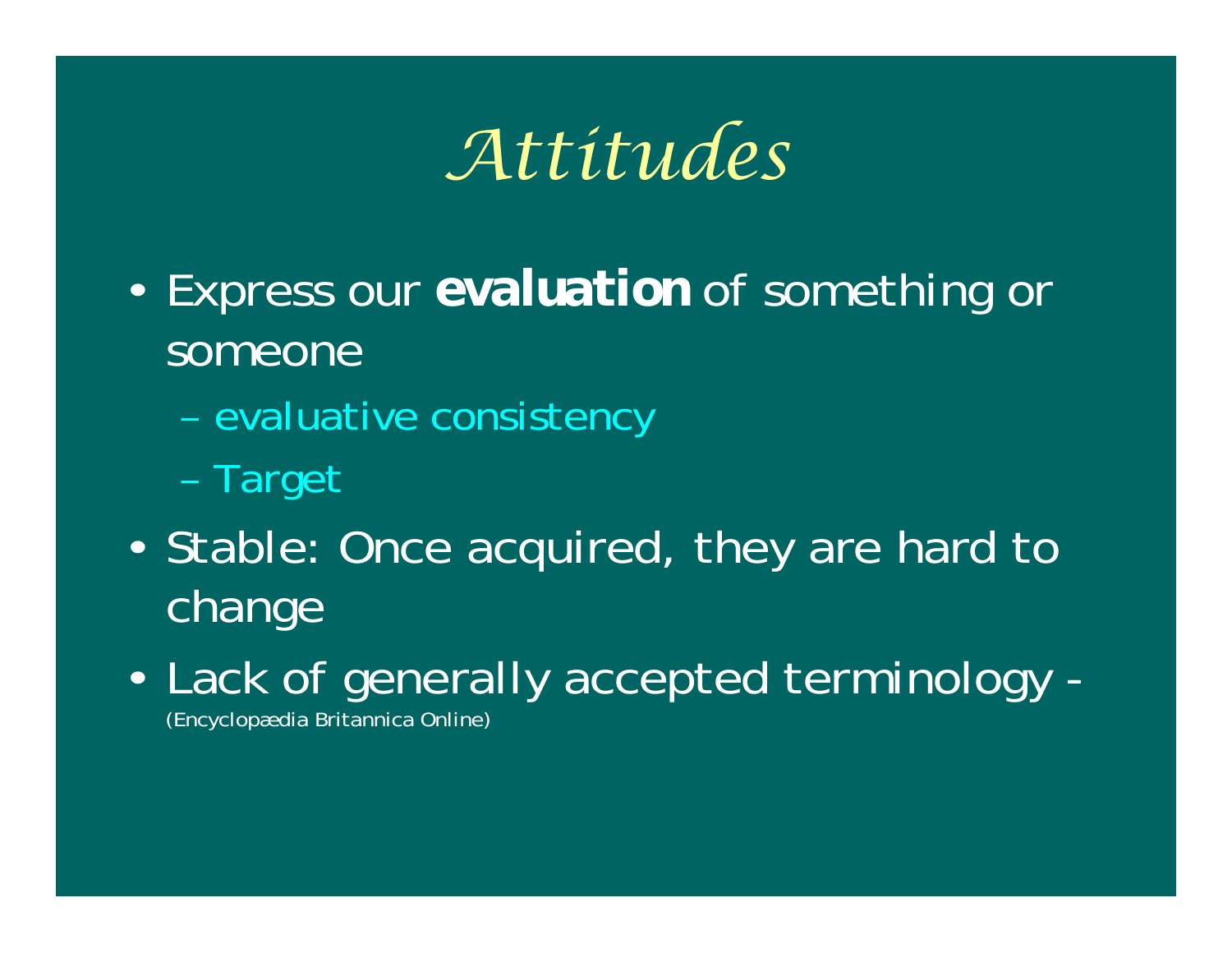## *Why attitudes matter*

1. The "swing from science"

- 2. Attitudes impact implicit motivation, which impacts
	- –academic effort
	- –future activities in school and society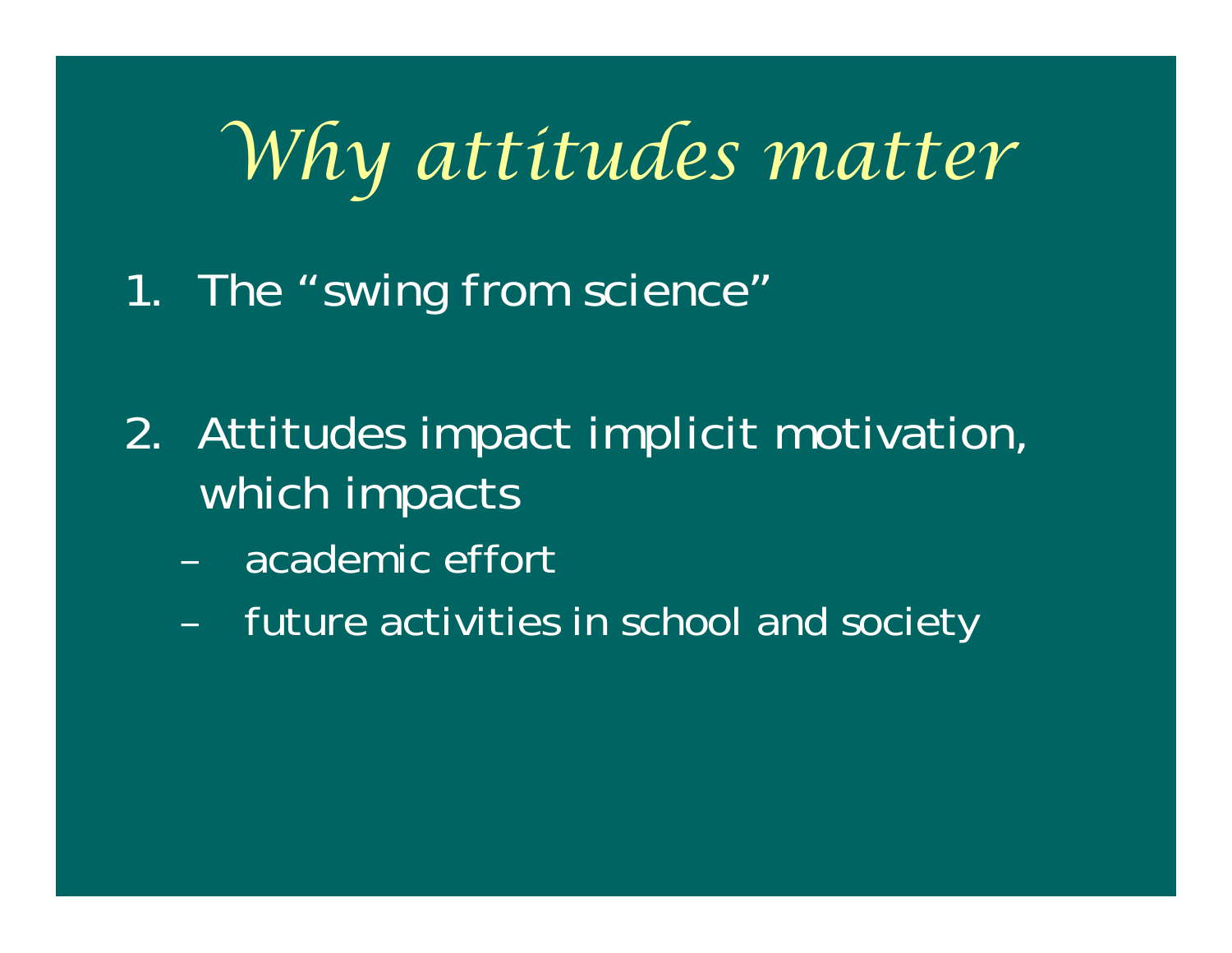#### **Attitude toward Science and Science Education**



**Intrinsic Motivation**

**Enhanced Effort & Processing**

**Continuing Motivation**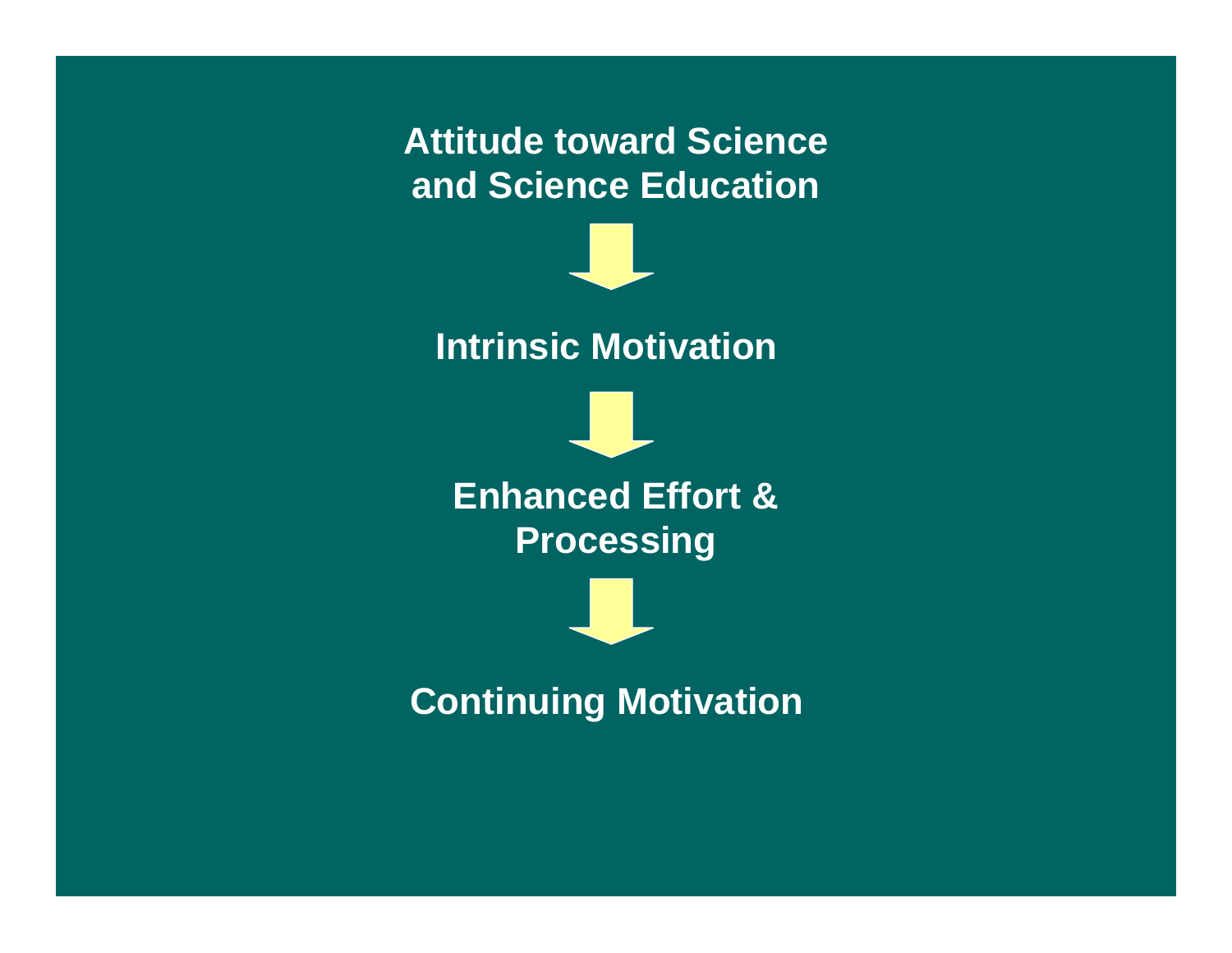*The good news*

- Applications-based Physics course results in positive attitude toward Physics
- Attitude strongly impacted by quality of teaching - In our control
- Much evidence that students feel science is useful and interesting
- % of girls going into science-related fields in the UK has increased from 1979-2000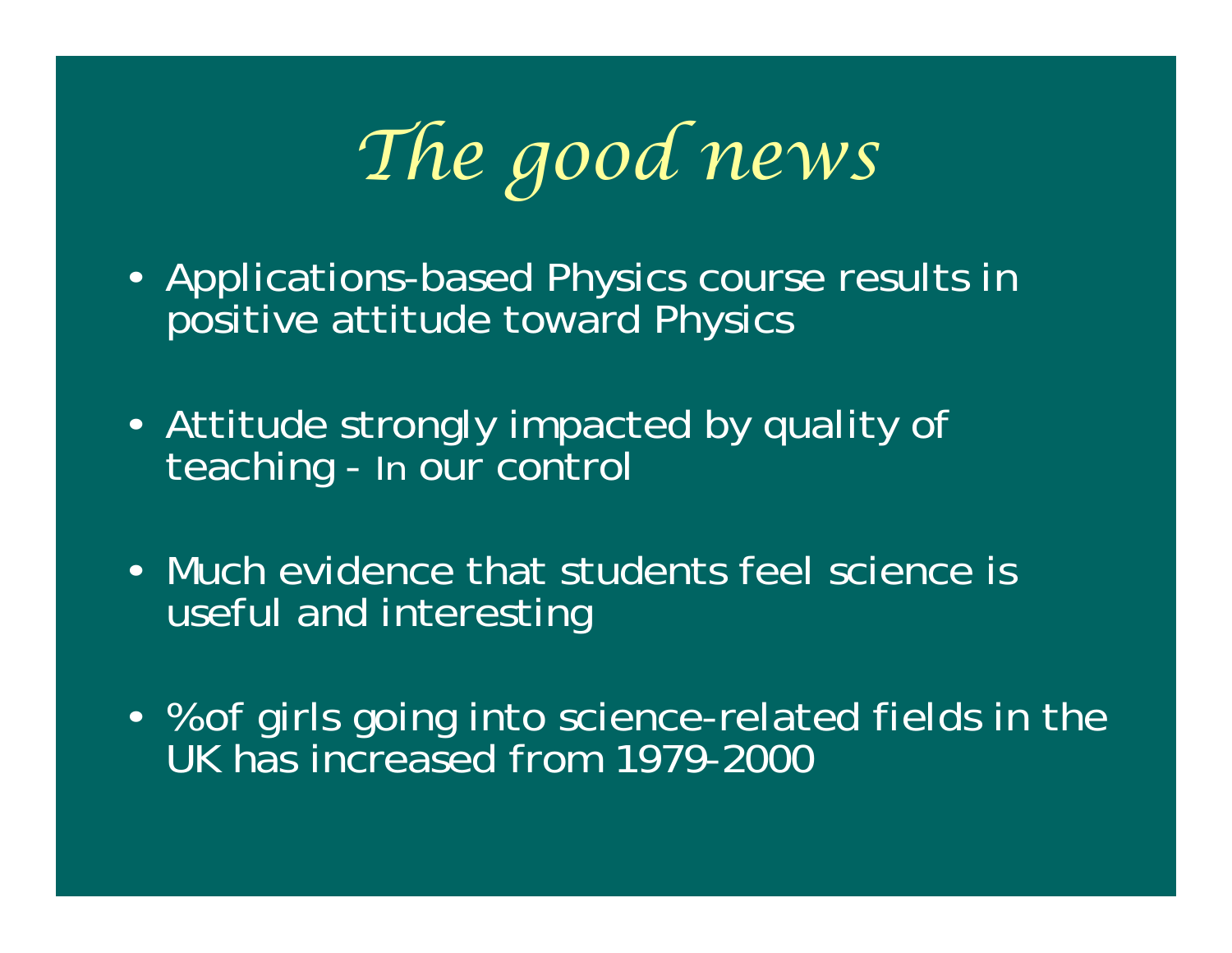## *The not-so-good news*

"the absence of history or context, the tyranny of technique, the isolation of the learner and the struggle to attend in a sea of inattentiveness"

– Student explanation for turning away from Science in college (Tobias, 1990)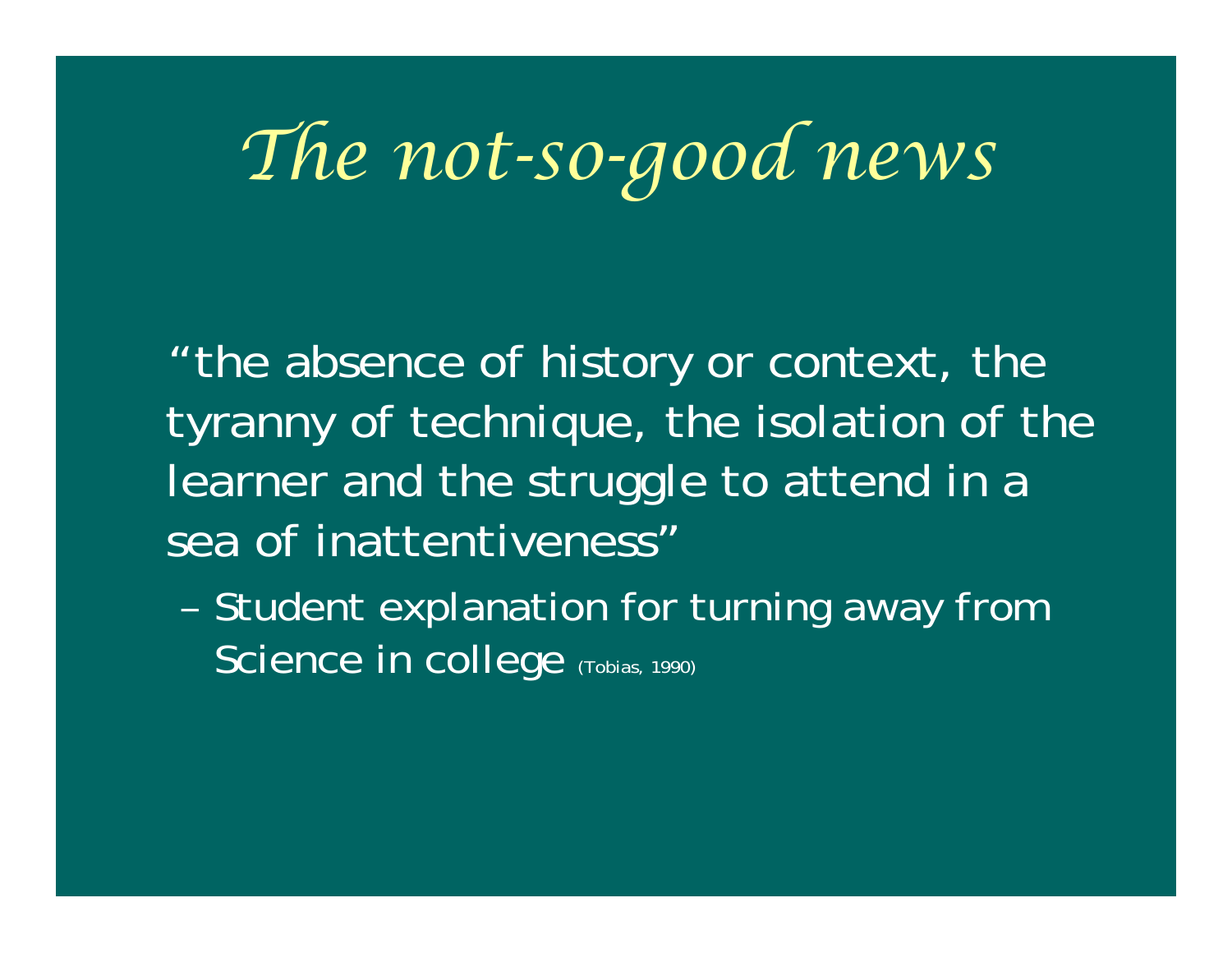## *The not-so-good news*

- The number of students taking science and math at A– level (in the UK):
	- 42% in 1963
	- 16% in 1993.
- One of the variables most strongly impacting attitudes is gender
- Attitude toward (school) science declines with entry into secondary school
	- e sp e cially fo r girls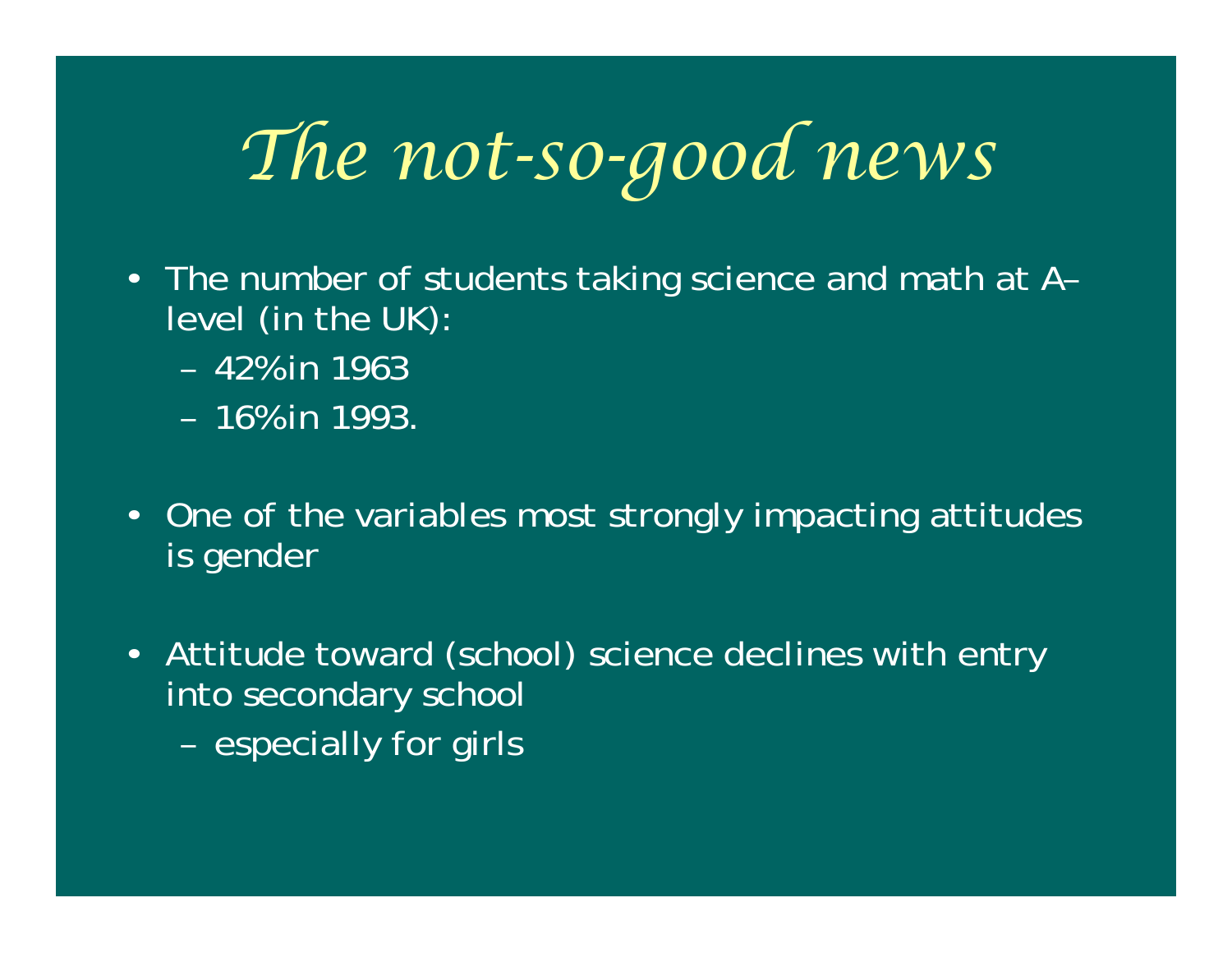## *The not-so-good news*

- Recognized value of science does not imply appreciation for science education:
	- –72% of sample indicated science is important
	- – 40% of sample indicated science class is boring (Ebeneezer and Zoller, 1993)
- Boys have a consistently more positive attitude toward school science than girls
	- effect is stronger in Physics than in Biology
	- effect is strongest in general science (Weinburgh, 1995)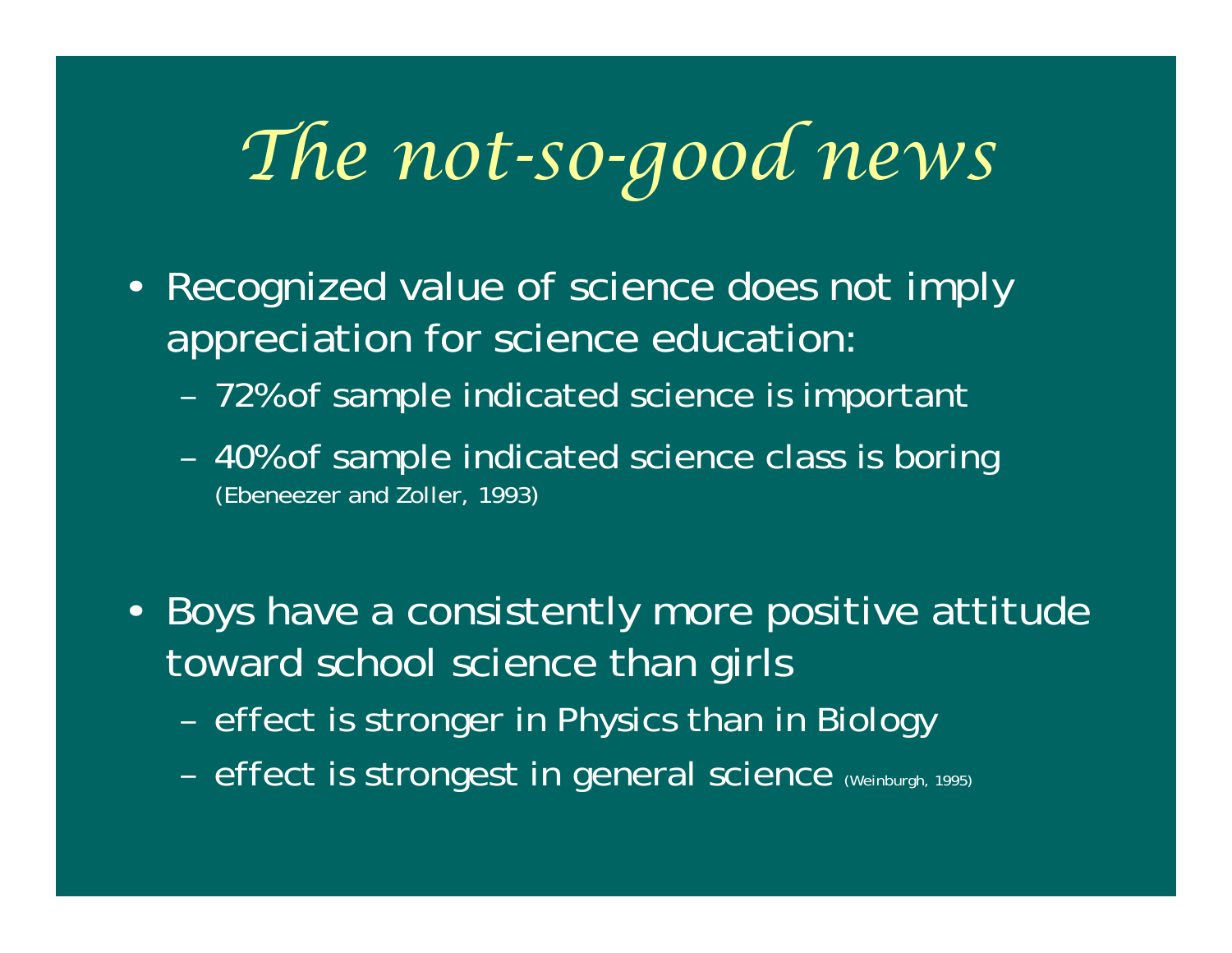

# *World Year of Physics*

• % of girls in Physics college degrees is not increasing in the UK

– Rates *have* increased in all other science programs

- •Male:female ratio:
	- P h ysics i s 3.4:1
	- Biology is 1:1.6
- Physics rates poorly in terms of attitudes:
	- –50% do not enjoy Physics at all or very little
	- –60% enjoy Biology quite a lot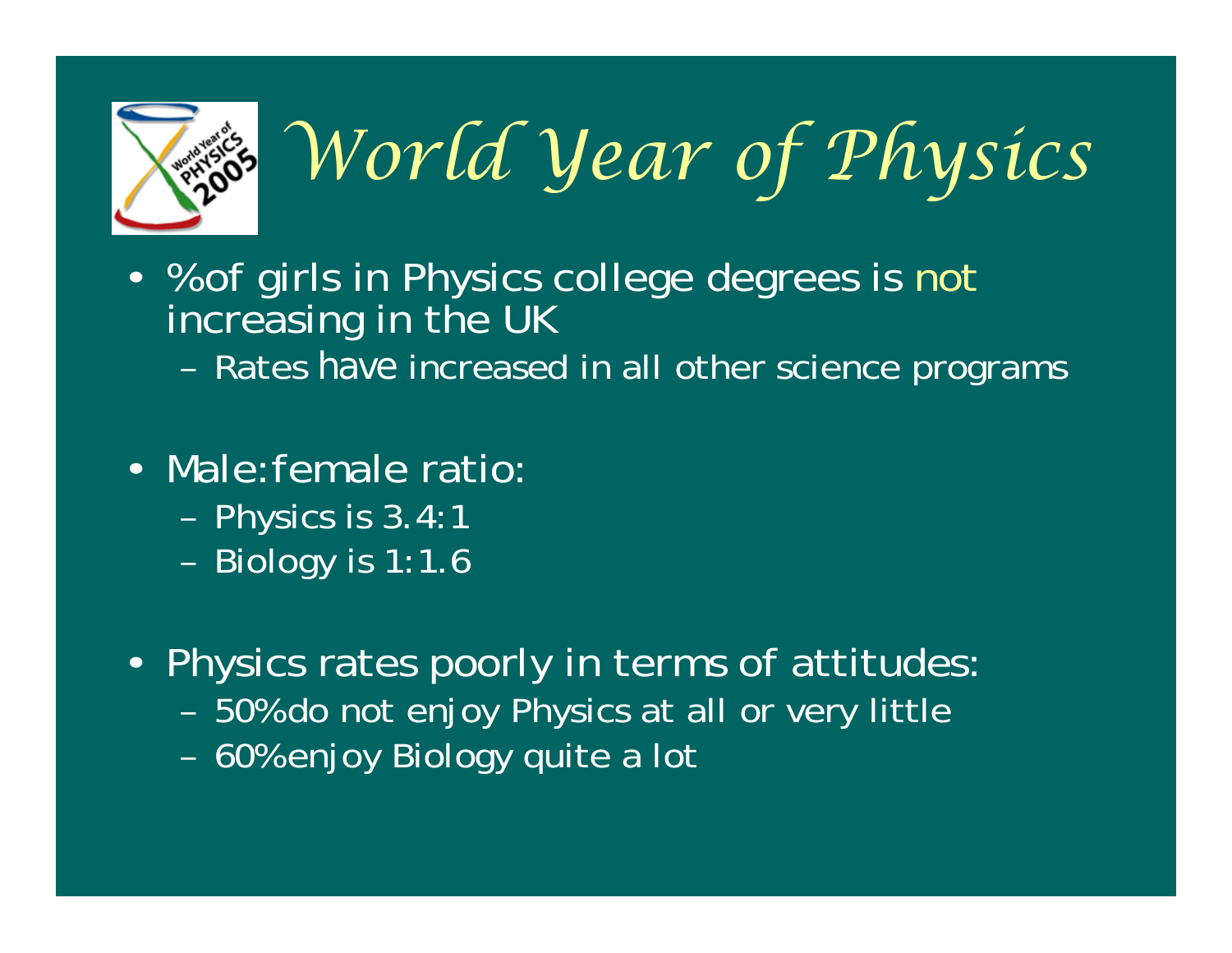## *World Year of Physics*

- •• Scotland & The Netherlands
	- attitudes toward Physics *not* lower
	- Physics taught by qualified Physics teachers

- •• Decision to pursue Physics most strongly impacted by math and science scores
	- Reinforcing that physics is for the intelligent, and therefore difficult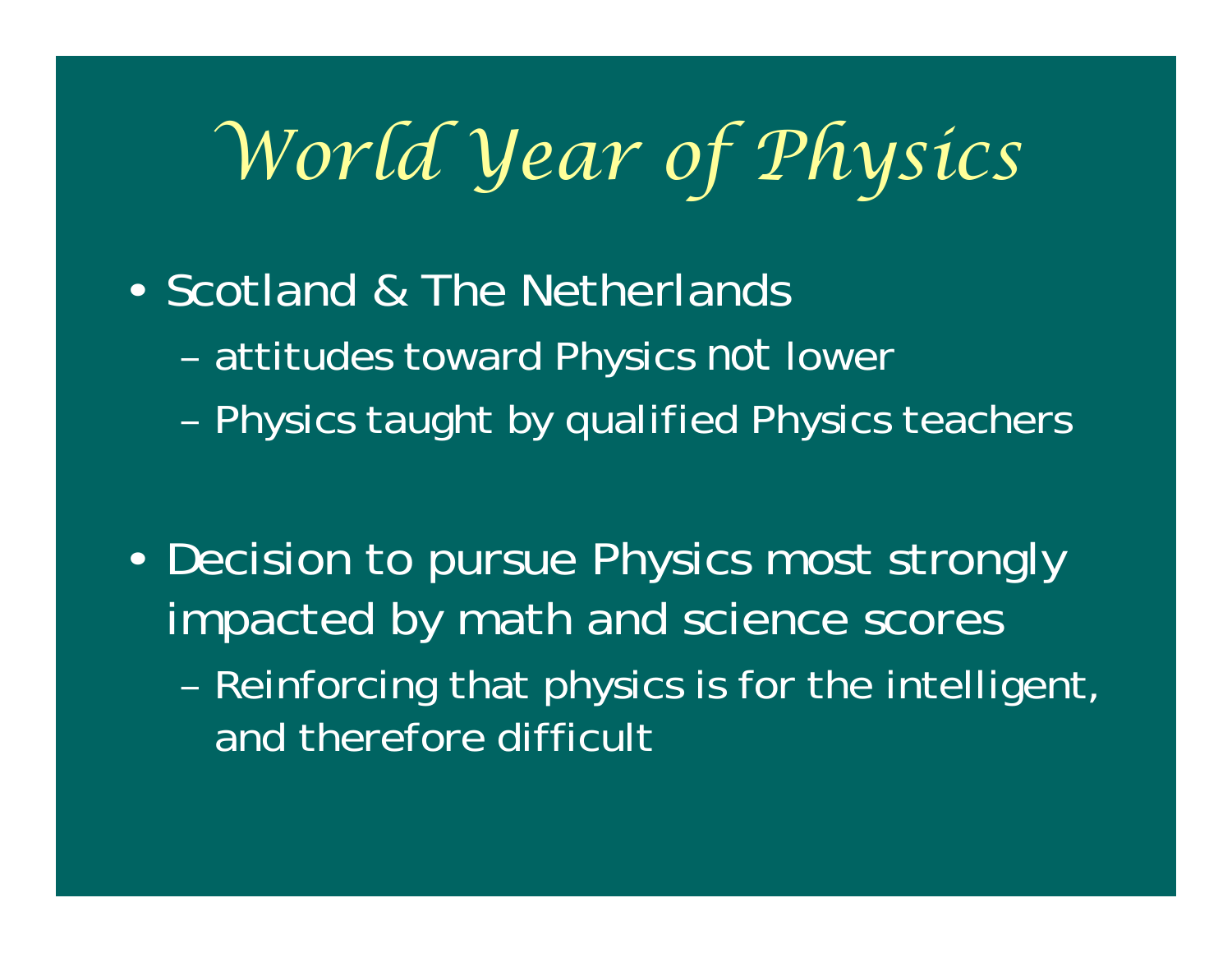## *The unexpected news*

- •"Science after Grade 10 will cheat me out of well-rounded liberal education"
	- Girls: limited to unappealing scientific careers
- Survey of students who dropped science courses:
	- –71% rated science as interesting
	- –79% felt practical work was enjoyable
	- – 76% felt that it helped you to understand things in everyday life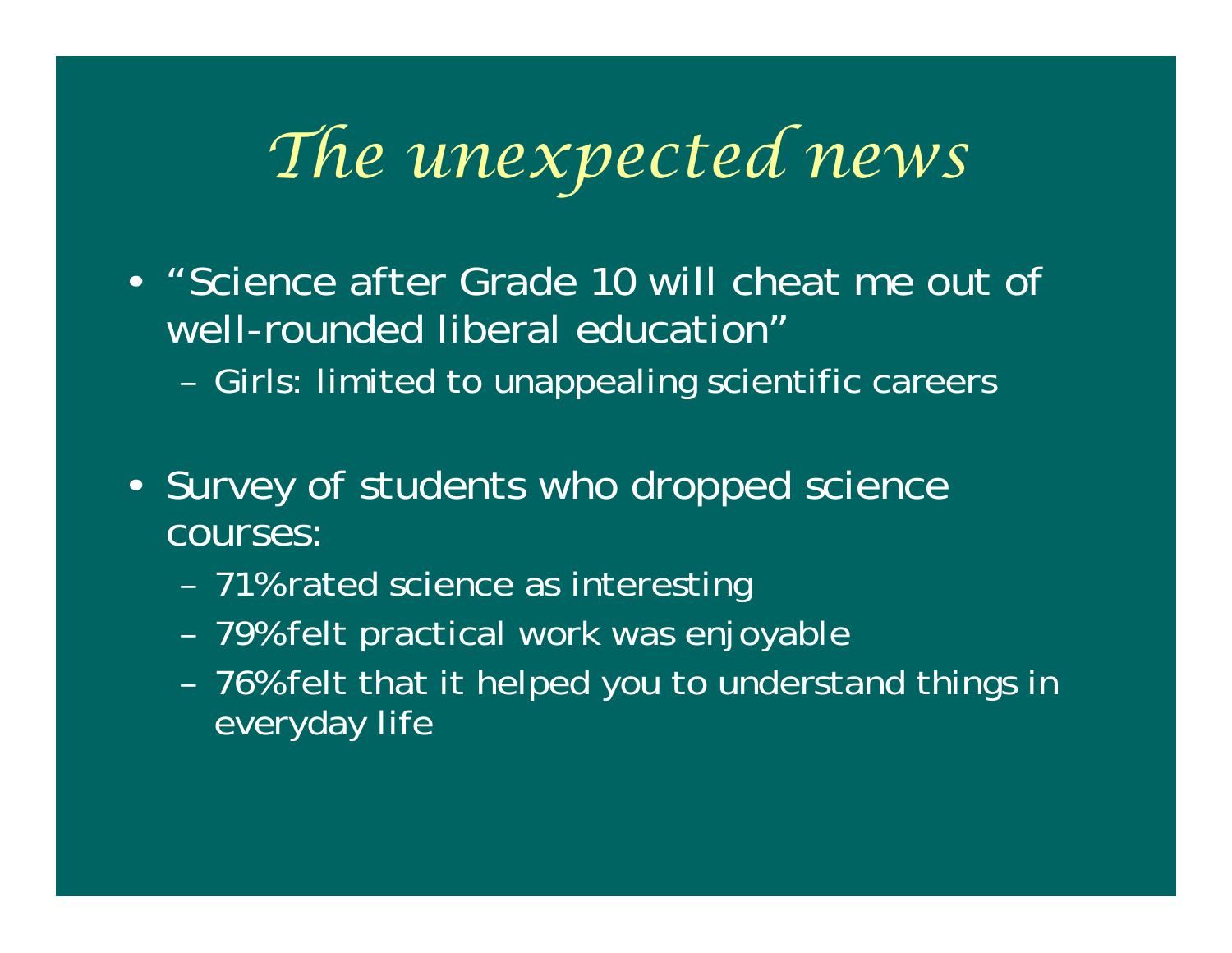## *The unexpected news*

•Curriculum materials and instructional techniques doesn't seem to significantly impact student attitudes

- as opposed to <u>teaching</u> quality

- $\epsilon$  Lower SES associated with higher interest in school science
- •Science attitudes may not be correlated with achievement
	- Children can achieve in school science without a positive attitude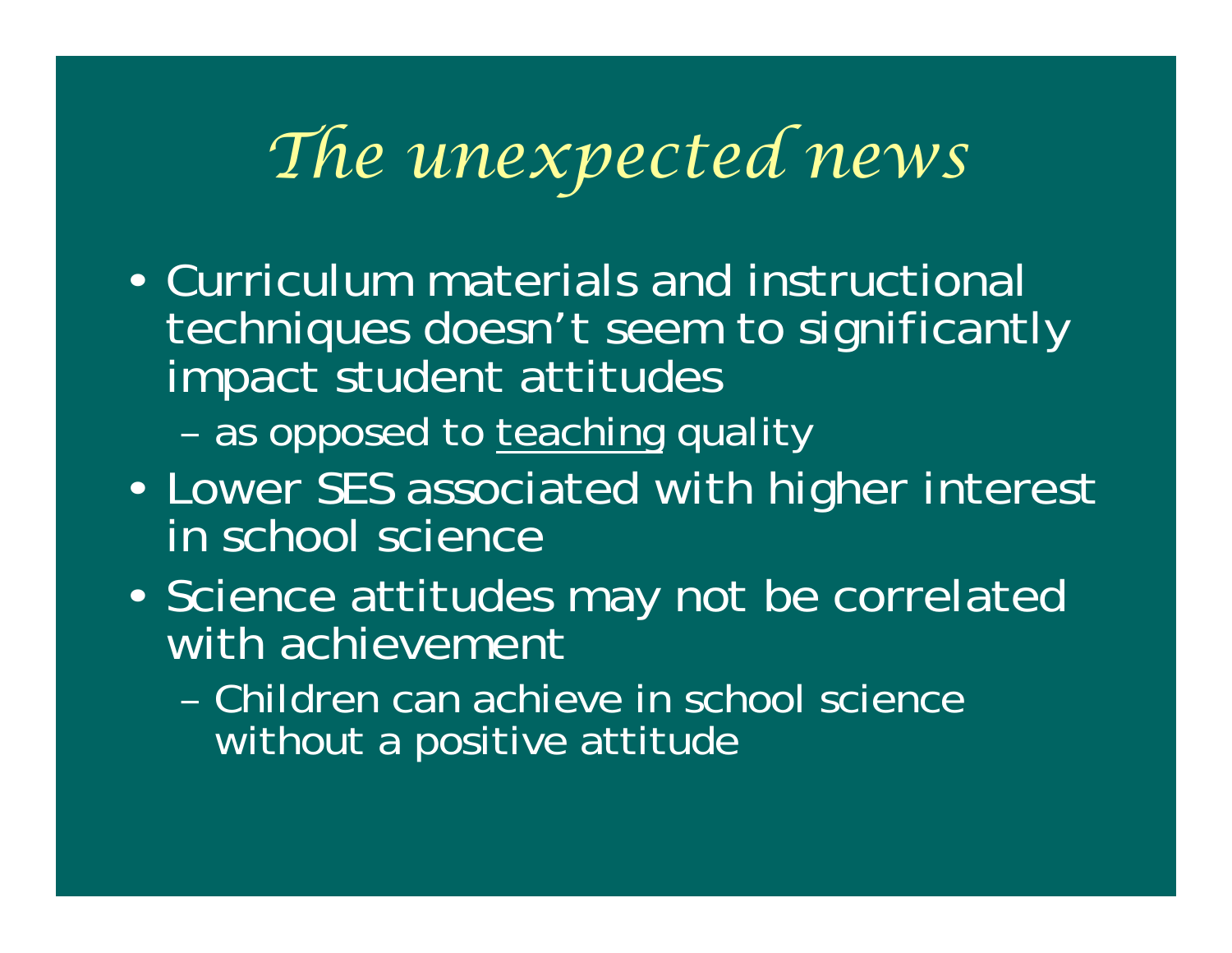## *The useful news*

- Science attitude most strongly affected by science teaching
- Most positive attitudes toward school science with:
	- High level of involvement
	- Very high level of personal support
	- Strong positive relationships with classmates
	- Use of variety and unusual techniques
- Teachers are happiest and most enthusiastic when teaching the subject they specialize in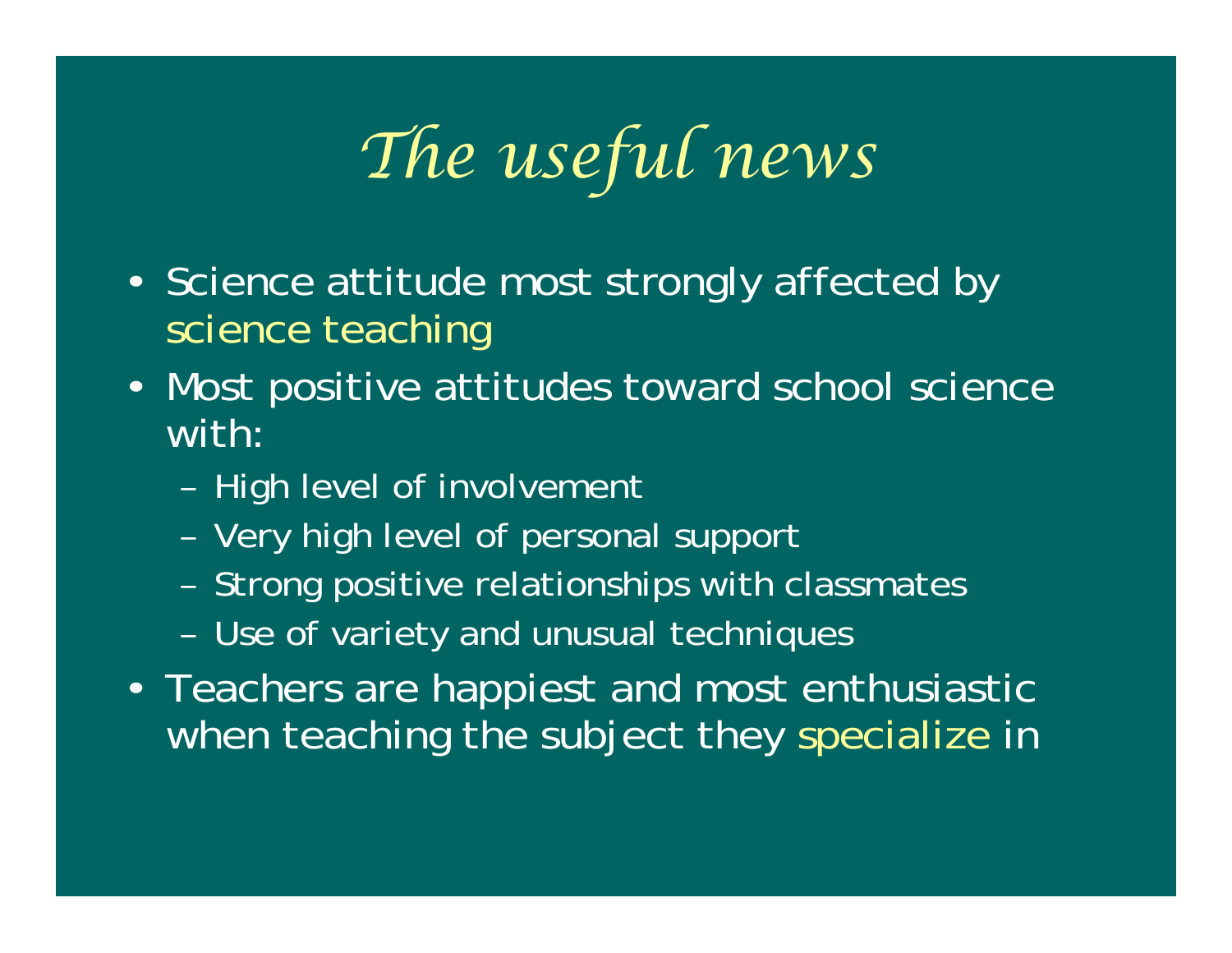#### *What "BtSM-ers" might explore & ask questions about*

- 1. Scientific training is a type of education that produces a "useful specialist" but not "a truly educated man" (Mathew Arnold, 19<sup>th</sup> Century)
	- –What are the implications for BtSM?
- 2. Difference in girls and boys attitudes toward science courses is strongest in general science
	- Does this doom girls in developing nations, where few make it past general science courses?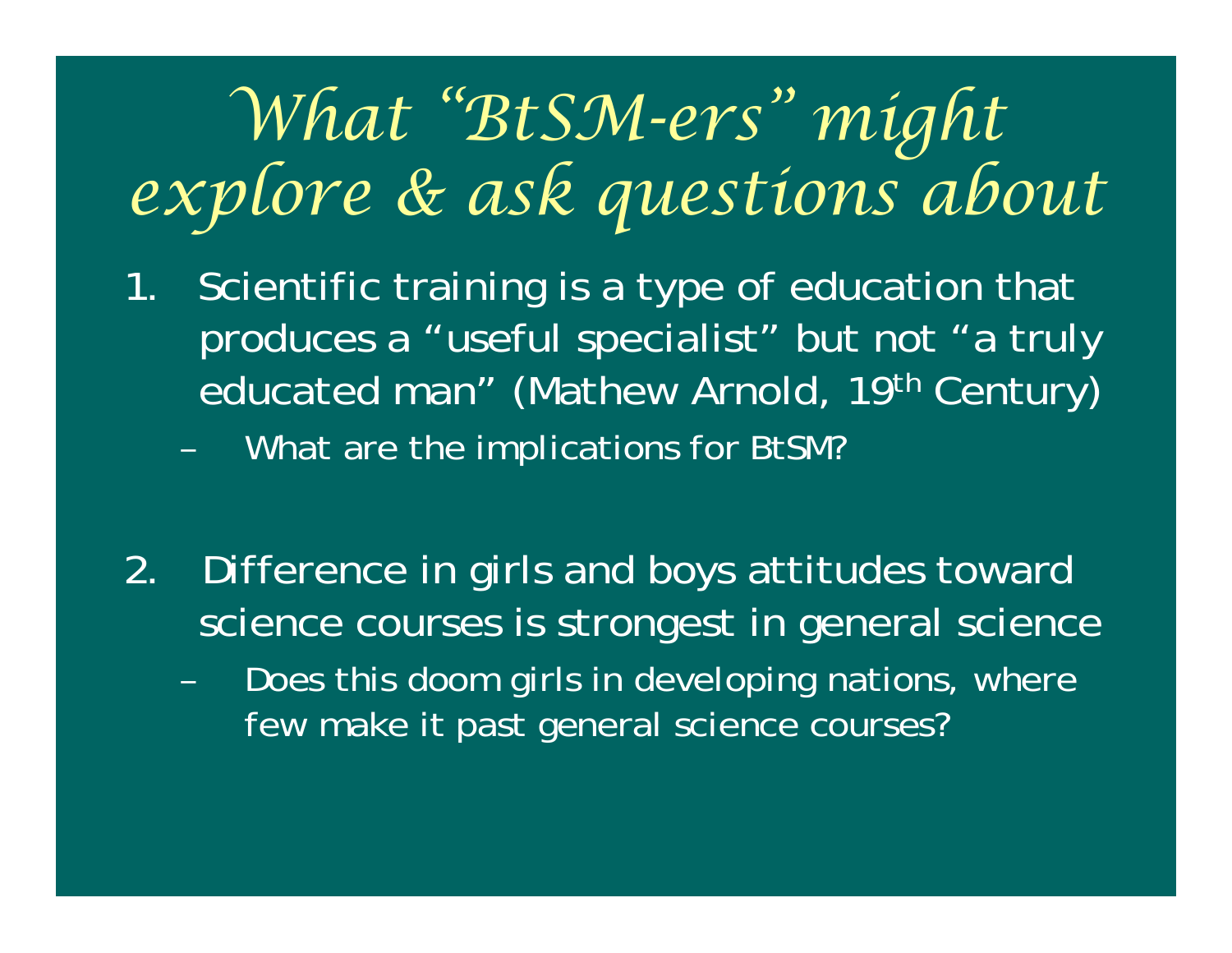#### *What "BtSM-ers" might explore & ask questions about*

- 3."Actual experience with science at school does not seem to be related to attitude toward science as a worthwhile societal enterprise…Science at school should and science out of school should be treated as distinct and separate entities"
	- –- Is this really what we should be doing?
- 4. The smallest school
	- How do we use ensure it contributes to BtSM?